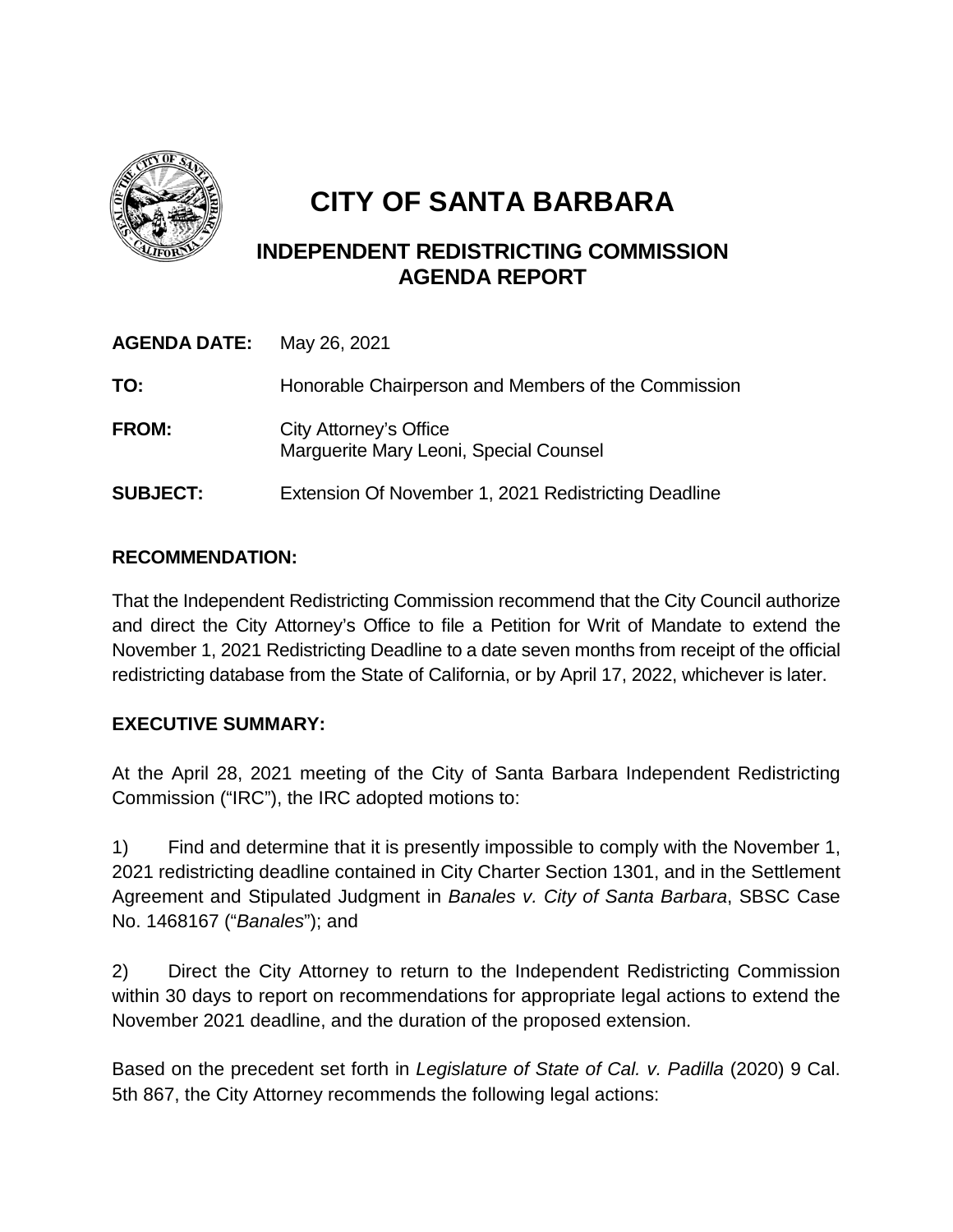> That the City Council, within 30 days, file a Petition for a Writ of Mandate naming the City Clerk as respondent, seeking an order extending the November 1, 2021 date in City Charter Section 1301 by which the IRC must submit a final redistricting map to the City Council and requiring the City Council to accept the IRC's map as the 2021 redistricting map for the City of Santa Barbara.

Extending the IRC's deadline based on the delayed receipt of the official redistricting database will ensure the voters' intent in amending Section 1301 is given effect, facilitate the City's compliance with the *Banales* settlement agreement, and avoid a costly, confusing, and unnecessary ballot measure asking the voters to amend Section 1301 to address an extraordinary timing issue created by a worldwide pandemic and the consequent delay in receipt of the 2020 Census data from the United States Census Bureau. Extending the deadline to a date seven months from receipt of the official redistricting database from the State of California, or by April 17, 2022, whichever is later, closely approximates the timing incorporated in Section 1301 as enacted, and is generally consistent with the timing provided in state law for Charter Cities without their own timing provisions to complete redistricting.

The City Attorney has also entered negotiations with representatives of the plaintiffs in the *Banales* case, who are amenable to entering into a supplemental agreement similarly extending the November 1, 2021 date contained in the settlement agreement and stipulated judgment.

#### **DISCUSSION:**

#### **Judicial Authority to Reform Section 1301 of the Charter**

In *Legislature of the State of California v. Padilla*, the California Supreme Court granted the Legislature's petition for a writ of mandate extending dates by which the California Citizens Redistricting Commission ("CRC") must accomplish key redistricting tasks to implement the intent of the voters. In that case, like here, the deadline for the CRC's action was prescribed by a voter-approved constitutional amendment, which became infeasible to meet because of the Census Bureau's delay in releasing the 2020 Census data. The Court held: "We consider it clear from the constitutional framework that, confronted with extraordinary pandemic-related federal delay, the enactors of article XXI, section 2, would have preferred shifting the date for approval of the Commission's final maps to the available alternatives." (9 Cal. 5th 867, 880 (2020).)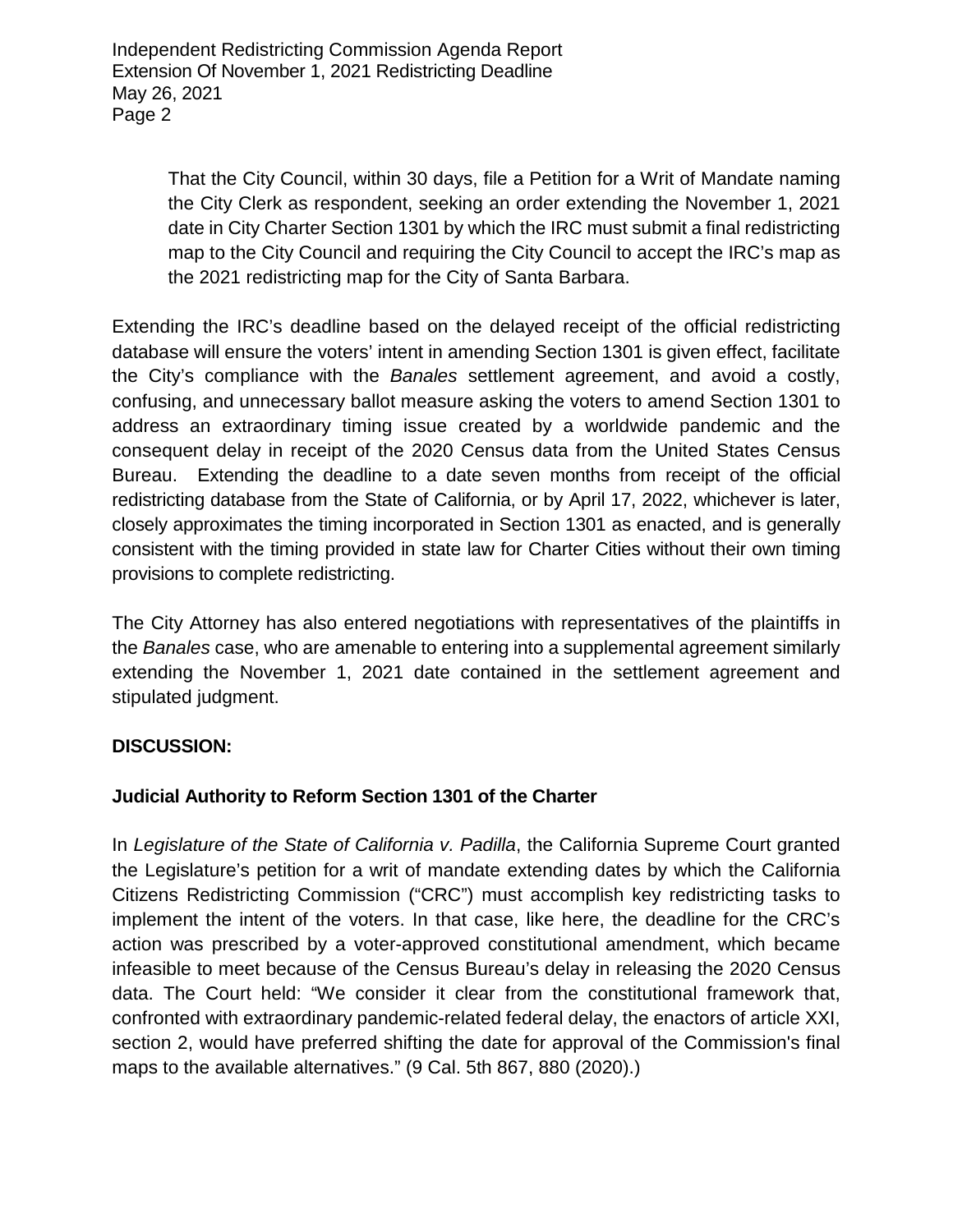The two alternatives to judicial relief would have been triggering the constitutional provisions for default of the redistricting process to the Supreme Court when the CRC fails to enact a redistricting plan or the rapid adoption of a constitutional amendment by the voters (which petitioner argued was impracticable given the short timeframe for placing a constitutional amendment on the November 2020 ballot). The Court ruled there were strong reasons to believe voters would not have preferred transferring primary responsibility for redistricting from the CRC to the Court to employing the usual redistricting procedures on an adjusted timeline. The Court noted the voters enacted the constitutional amendments creating the CRC to vest the responsibility of drawing new district maps from the Legislature to an independent panel of citizens and to increase opportunity for public participation in the process. The voters tasked the Supreme Court with redistricting only as a matter of last resort. (Cal. Const., art. XXI, § 2, subd. (i).) For the Court to undertake to draw maps in the first instance would both displace the role voters envisioned for the CRC and preclude opportunities for the public to participate in the process as the voters intended. (See Cal. Const., art. XXI, § 2, subd. (b)(1).) Extending the deadline gave effect to the voters' intent that the CRC play the lead role in drawing new district maps, with input from the public received in a timely manner. (9 Cal. 5th at 880.)

In reaching this conclusion, the Court applied principles established in *Kopp v. Fair Political Practices Commission* (1995) 11 Cal.4th 607 (*Kopp*) and in *California Redevelopment Association v. Matosantos* (2011) 53 Cal.4th 231. The Court explained that:

"'[u]nder established decisions of this court and the United States Supreme Court, a reviewing court may, in appropriate circumstances, and consistently with the separation of powers doctrine, reform a statute to conform it to constitutional requirements in lieu of simply declaring it unconstitutional and unenforceable. The guiding principle is consistency with the Legislature's (or, as here, the electorate's) intent.' '[A] court may reform a statute to satisfy constitutional requirements if it can conclude with confidence that (i) it is possible to reform the statute in a manner that closely effectuates policy judgments clearly articulated by the enacting body, and (ii) the enacting body would have preferred such a reformed version of the statute to invalidation of the statute.'"

*Legislature v. Padilla* (2020) 9 Cal.5th 867, 876 [266 Cal.Rptr.3d 2, 7, 469 P.3d 405, 409]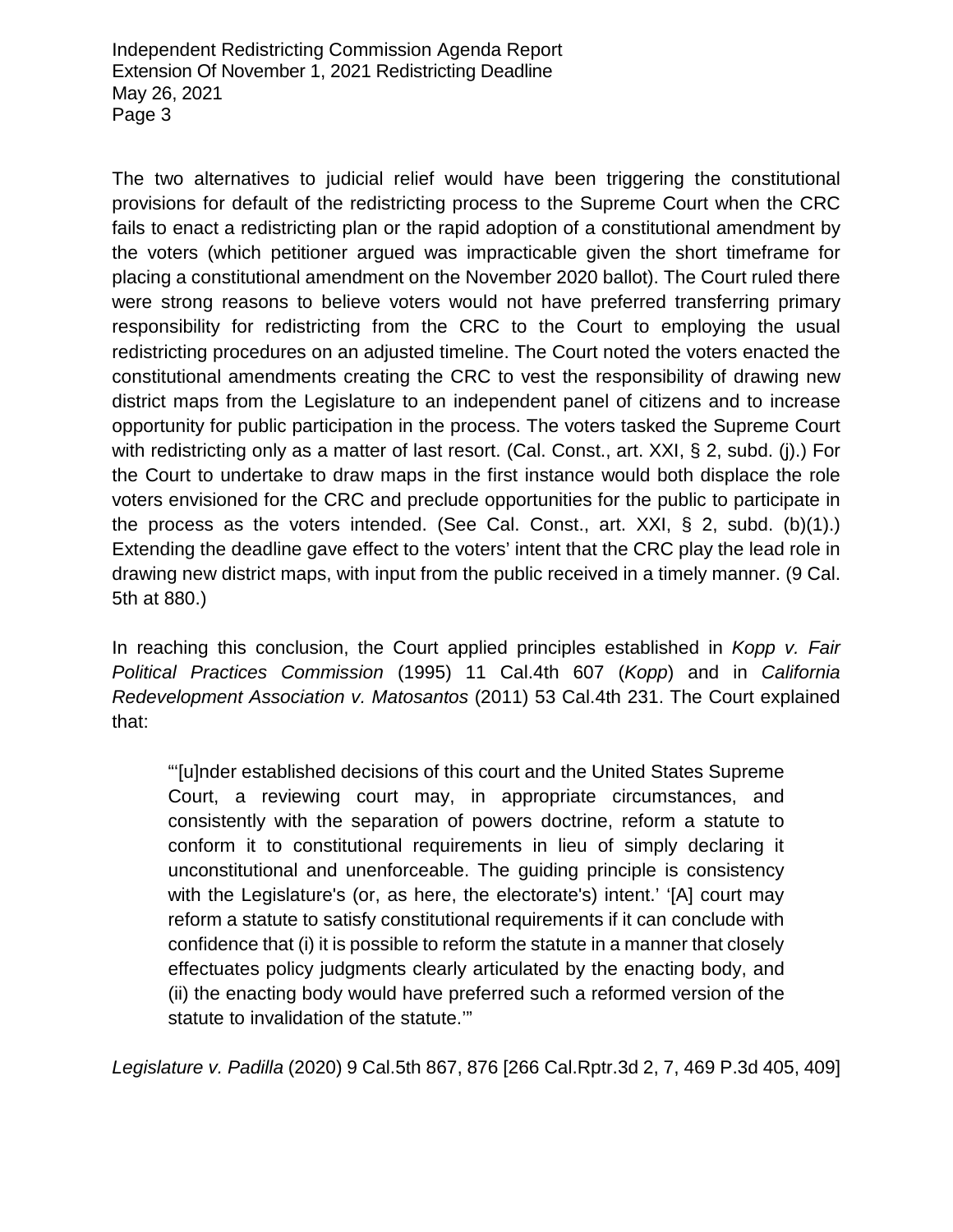In other words, the Court concluded that the judiciary has the inherent authority to reform a statute consistent with legislative intent in situations where impossibility would have the same effect as invalidity, but only if the court can do so consistent with the voters' intent. (*Id*. 876-77.)

Here, the considerations are similar. The voters amended Section 1301 to conform the City's electoral system to the judgment in *Banales*, including provisions for the 2021 redistricting to be performed and completed by an independent commission within seven months of receipt of the new 2020 Census data based on a process that would include robust public participation through public hearings, easy public access to information about the process, mandated transparency, and the ability to submit citizen-developed maps. As the IRC has already found, the delay in the Census Bureau's release of redistricting data makes it impossible to comply with the voters' intent under the November 1, 2021 deadline in Section 1301.

## **Alternatives to Judicial Reformation**

The alternatives to judicial reformation of the November 1, 2021 deadline are: (1) an extremely rushed redistricting process by the IRC, defeating the goal of robust public participation; (2) possible default to the Elections Code requirement that the City Council redistrict after receipt of the 2020 Census data if the IRC is unable to complete the process (Elec. Code § 21621), completely destroying the voters' intent that the IRC conduct the redistricting and exposing the City to a lawsuit to enforce the *Banales* settlement; or (3) a costly and likely confusing ballot measure on a 2022 ballot to amend the deadline in Section 1301 on a one-time basis to address an extraordinary circumstance the voters could not have foreseen when approving amended Section 1301. Based on the cost of the 2018 ballot measure amending Section 1301, the cost of a 2022 ballot measure would likely be in the range of \$250,000. If the measure were to fail due to voter confusion, resort to the courts would be inevitable. In addition, going to the ballot in 2022 would likely delay redistricting until 2023 and thus undermine the intent of the voters that the redistricting be performed closely after release of the new Census data, when those data are fresh, and public confidence in their accuracy and public awareness of redistricting are at their highest levels.

It is the City Attorney's view that all available alternatives would undermine the voters' intent in enacting amended Section 1301. In contrast, judicial reformation of the November 1, 2021 deadline would be consistent with and effectuate the voters' intent. In addition, it is possible to reform the deadline in a manner that closely effectuates policy judgments of the voters, and it seems clear that the voters would prefer a reformed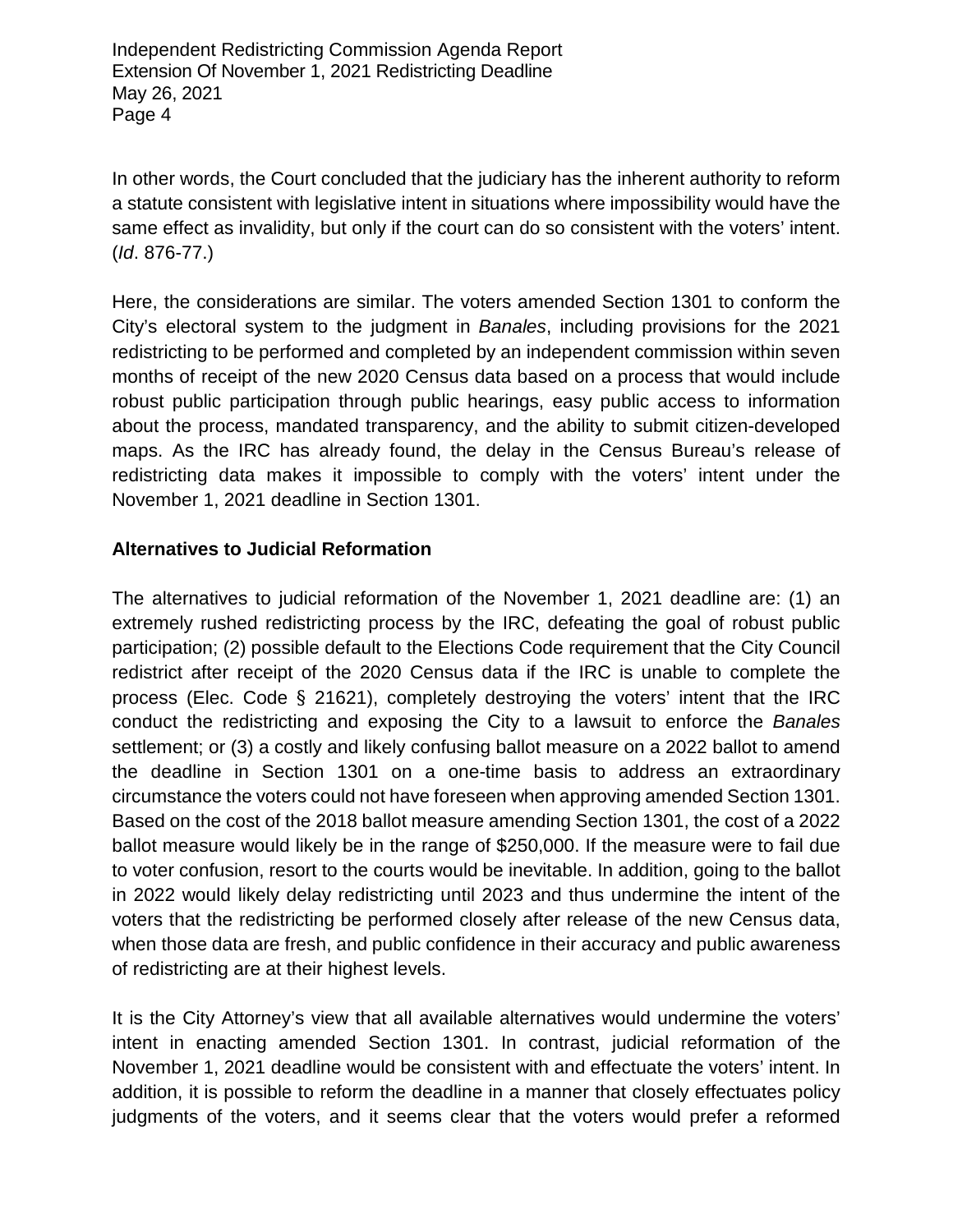version of Section 1301 to its effective nullification. A date seven months after State of California's release of the official redistricting data base (about six weeks after receipt of the Census data) closely approximates the timing for the redistricting process provided in the *Banales* settlement documents and Section 1301.[1](#page-4-0) It is also analogous to the deadline established in the California Elections for Charter Cities that do not have their own deadlines to complete the redistricting process. (Elec. Code § 21622(a)(3).)

#### **Procedures**

## **Form of Lawsuit**

The most appropriate lawsuit is a petition for a writ of mandate that would order the City Council to accept a redistricting map from the IRC later than the November 1, 2021 deadline in Section 1301. (See generally Cal. Code Civ. P. § 1085; *Legislature v. Padilla,*  9 Cal. 5th 867 [petition for peremptory writ of mandate seeking relief from deadlines set by California law].) The documents to file will include a verified petition for writ of mandate, accompanying memorandum of points and authorities, declaration(s) related to the *Banales* case, the Section 1301 ballot measure, the redistricting process, and Census delays, and a request for judicial notice. The verified petition, like the process in *Padilla*, would request issuance of a preemptory writ in the first instance. It is possible an *ex parte* application may be necessary to bring this matter to the attention of the court on an expedited basis.

#### **Basis for Relief**

l

There are four primary grounds for the petition:

- As a factual matter, the delays in the Census Bureau data and the prerequisites of the redistricting process (e.g., public hearings) will make it impracticable for the IRC to comply with Section 1301, as already found by the IRC, and the City Council has a beneficial interest as the entity required to receive the IRC's redistricting plan on or before November 1, 2021 and call elections.
- The City has no plain, speedy, and adequate remedy in the ordinary course of law, absent the granting of the petition.

<span id="page-4-0"></span> $1$  At the time the voters approved amended Section 1301, the requirement to use a database developed by the State of California from the Census data was not included in the Code. That requirement came into effect in AB 849, effective January 2020. See Elec. Code § 21621(a)(2). The timing proposed in this report takes into account that new requirement as well as the approximately 5 month delay in the receipt of the Census data in "legacy" format.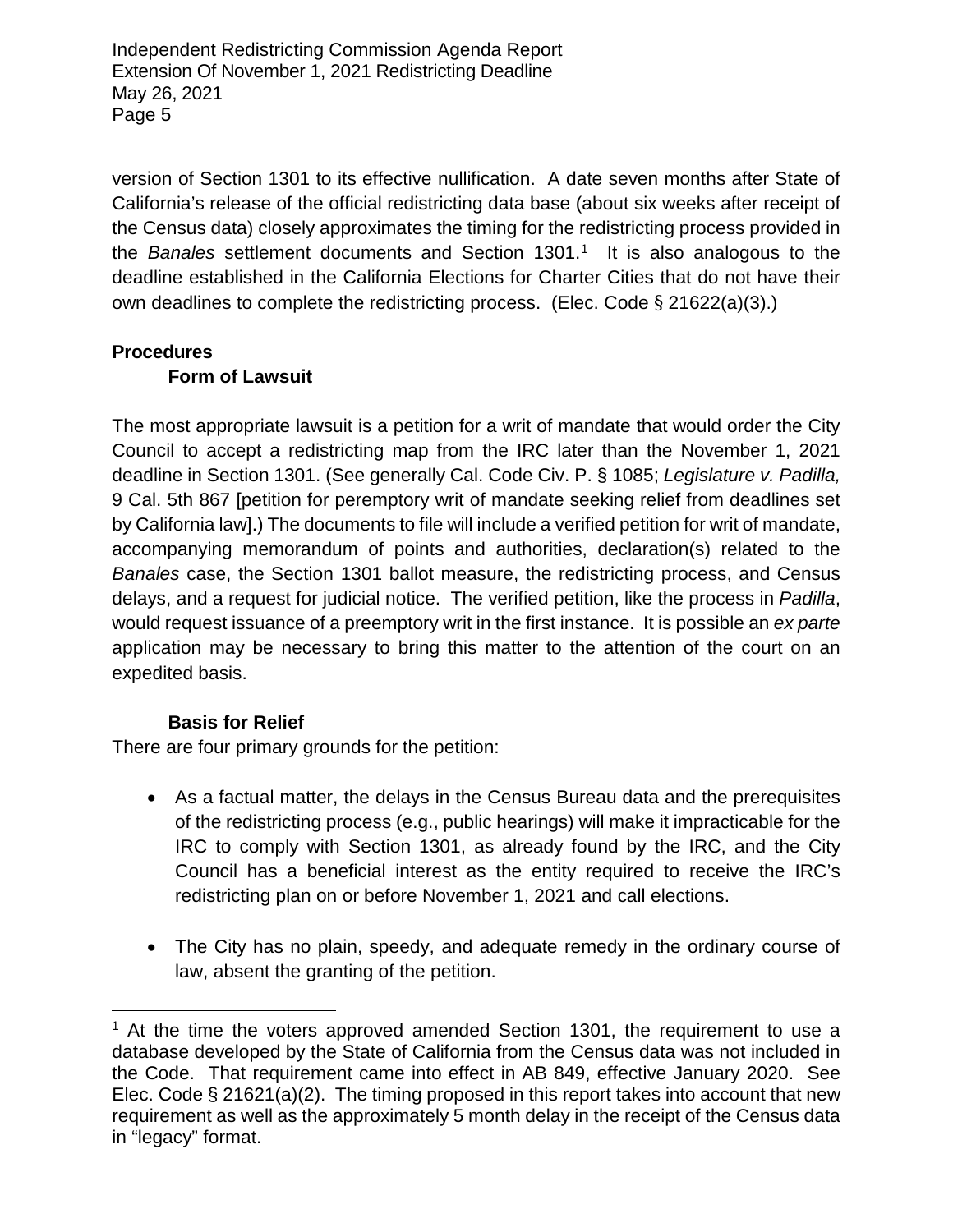- Extending the IRC's deadline would fulfill the purpose of the voters in enacting Section 1301 (by enabling the Commission to solicit public input and draft and refer a map to the City Council) and would not disrupt the conduct of upcoming elections.
- The California Supreme Court's recent decision in *Padilla* recognizes the judiciary's general authority to reform laws in a manner that is consistent with the intent of the voters who enacted them and endorsed the specific objective of extending redistricting deadlines that are infeasible due to delays in Census Bureau data.

## **Parties**

By analogy to the *Padilla* decision, it would be suitable for the City Council to serve as Petitioner. As in that case, the City Council is the legislative and policymaking body for the jurisdiction. In addition, as in *Padilla*, the City Council is not itself subject to the relevant redistricting deadline but is responsible to receive the redistricting map on or before November 1, 2021, and is statutorily responsible for the redistricting process in the absence of other charter-based provisions (Elec. Code § 12620), and would be responsible for seeking a vote of the people to amend the City Charter to extend the IRC's deadline. (See also *City of Burbank v. Burbank-Glendale-Pasadena Airport Authority* (2003) 113 Cal.App.4th 465, 482.)

The general principle that governs the naming of respondents in a petition for a writ of mandate is that relief must be sought against the officer who bears the duty of enforcing that law. (See *City of Redondo Beach v. Padilla* (2020) 46 Cal.App.5th 902, 908 fn. 4 [State of California improperly named as defendant in mandamus action contesting constitutionality of state law].)

Accordingly, the petition for writ of mandate filed by the state Legislature to extend the deadlines for the CRC to meet key redistricting tasks was filed against Secretary of State Alex Padilla, given that he is "responsible for overseeing the State's elections, including ensuring that all [relevant] elections . . . are conducted using the current district boundaries." (Pet. at 10, citing Cal. Elec. Code § 10.)

Applying that principle and precedent here, the most appropriate respondent in this action would be the City Clerk because that office has the "power and shall be required to . . . [h]ave charge of all City elections." (Charter, § 704(h).) The naming of the City Clerk would also be consistent with the defined role of a city clerk under state law. (Elec. Code §§ 307